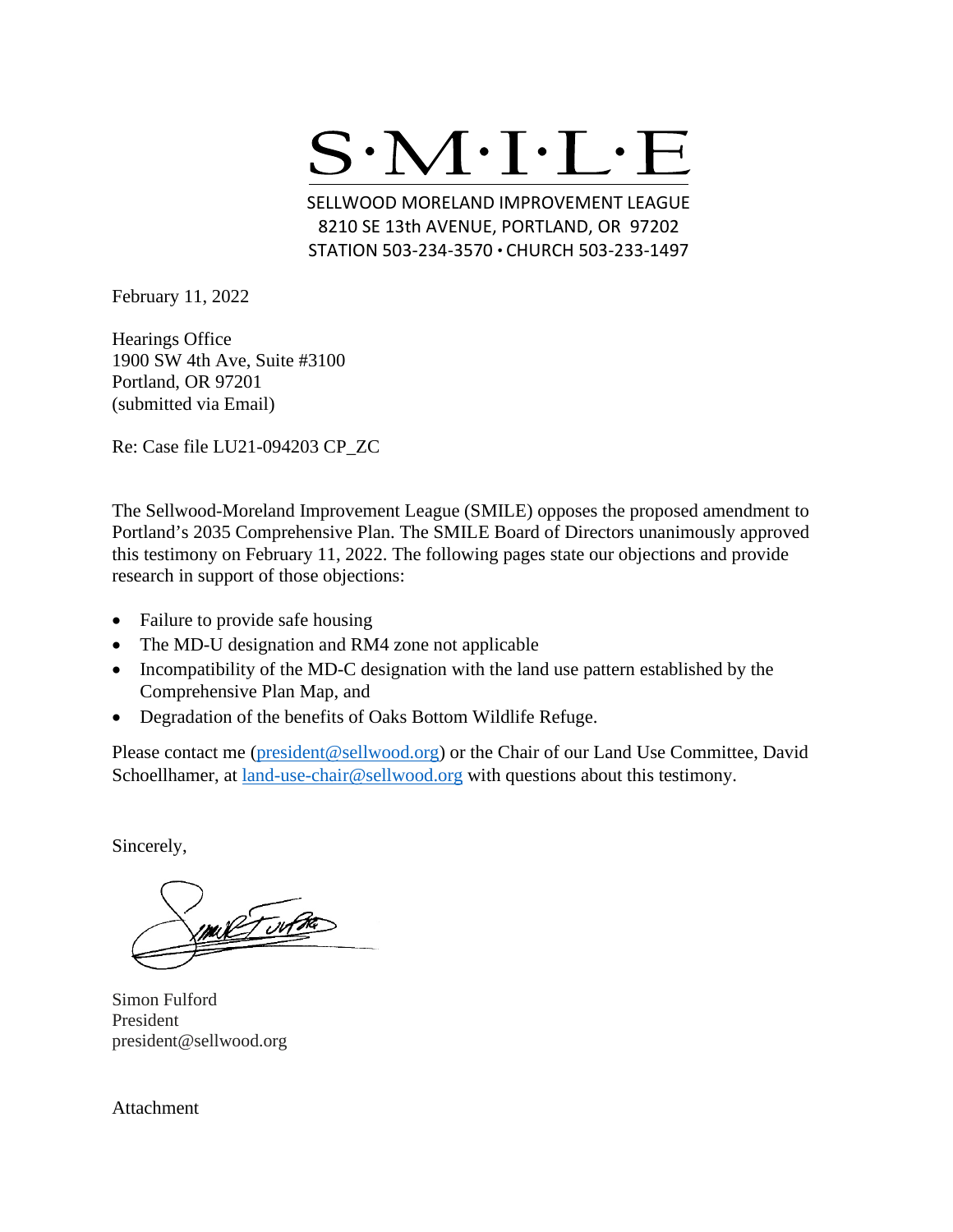SMILE (Sellwood Moreland Improvement League) Re: LU21-094203 CP\_ZC February 11, 2022 Page **1** of **17**

### **Objections to the proposed Comprehensive Plan Amendment**

On January 20, 2022, the SMILE Land Use Committee held a neighborhood meeting with the developer to learn about the proposal and solicit community input<sup>[1](#page-1-0)</sup>. We received additional input via email. Most comments opposed the proposal.

## **Overview: 2035 Comprehensive Plan Guiding Principles**

SMILE opposes this proposal because it fails to adhere to any of the five Guiding Principles for Portland's 2035 Comprehensive Plan.

*Economic Prosperity: Support a low-carbon economy and foster employment growth, competitiveness and equitably distributed household prosperity.* Placing high-density housing far from the Central City, town centers, transit stations, frequent transit, and commercial services does not support a low-carbon economy.

*Human Health: Avoid or minimize negative health impacts and improve opportunities for Portlanders to lead healthy, active lives.* Placing high-density housing in a landslide zone endangers human health.

*Environmental Health: Weave nature into the city and foster a healthy environment that sustains people, neighborhoods, and fish and wildlife. Recognize the intrinsic value of nature and sustain the ecosystem services of Portland's air, water and land.* Tall and high-density development adjacent to the Oaks Bottom Wildlife Refuge threatens scenic and wildlife resources.

*Equity: Promote equity and environmental justice by reducing disparities, … Specifically recognize, address and prevent repetition of the injustices suffered by communities of color throughout Portland's history.* Although not the intent of this proposal, if it were approved, Portland's zoning would protect homeowners along the Sellwood bluff from landslides by restricting density while a much greater density of less wealthy tenants (and thus more likely to be people of color) at this site would be exposed to the risk of landslides. Portland has a tragic history of housing and lives being lost to natural disasters. For example, Vanport provided housing for people of color in a natural hazard zone and was destroyed by a catastrophic flood<sup>[2](#page-1-1)</sup>.

*Resilience: Reduce risk and improve the ability of individuals, communities, economic systems, and the natural and built environments to withstand, recover from, and adapt to changes from natural hazards, human-made disasters, climate change, and economic shifts.* Expanding high density housing in a landslide zone increases risk. Climate change will increase the risk of landslides.

<span id="page-1-0"></span><sup>1</sup> <https://youtu.be/-878wHby9p4>

<span id="page-1-1"></span><sup>2</sup> <https://www.opb.org/television/programs/oregon-experience/article/vanport-2/>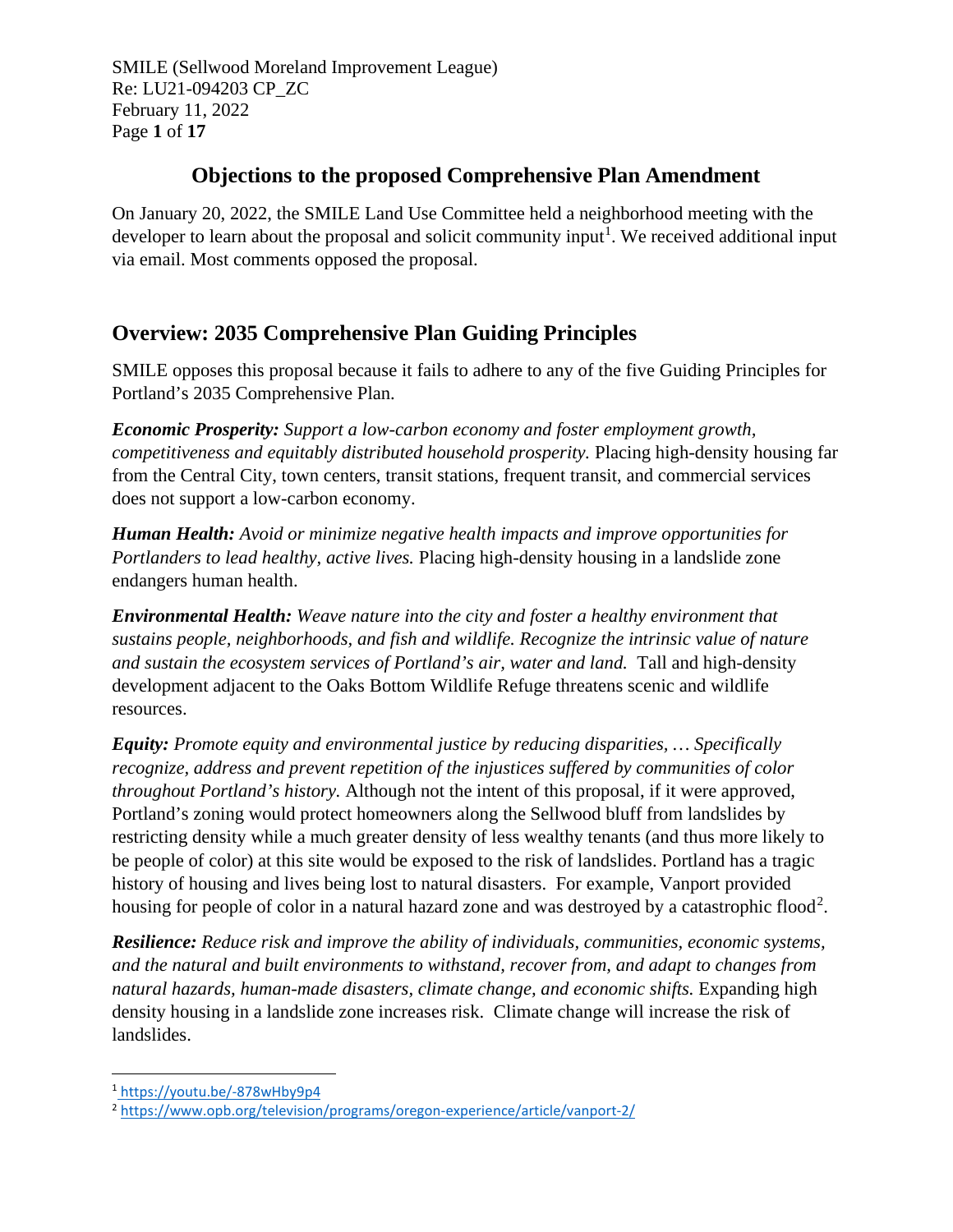SMILE (Sellwood Moreland Improvement League) Re: LU21-094203 CP\_ZC February 11, 2022 Page **2** of **17**

## <span id="page-2-0"></span>**Sequential Index**

If your review evaluates Comprehensive Plan policies and Statewide Land Use Planning Goals in numerical order, we provide the following sequential index. Click on a policy or Goal title to be taken to the testimony citing that policy or Goal.

*Cited Comprehensive Plan Policies (Click on the title to see relevant testimony)* [Policy 1.18 Quasi-judicial amendments to the Comprehensive Plan Map,](#page-11-0) page 11 [Policy 1.19 Area-specific plans,](#page-9-0) page 9 [Policy 3.1 Urban Design Framework,](#page-12-0) page 12 [Policy 3.9 Growth and development,](#page-12-0) page 12 [Goal 4.C: Human and environmental health,](#page-3-0) page 3 [Goal 4.D: Urban resilience,](#page-5-0) page 5 [Policy 4.3 Site and context,](#page-12-0) page 12 [Policy 4.16 Scale and patterns,](#page-12-0) page 12 [Policy 4.20 Walkable scale,](#page-8-0) page 8 [Policy 4.22 Relationship between building height and street size,](#page-7-0) page 7 [Policy 4.27 Protect defining features,](#page-14-0) page 14 [Policy 4.30 Scale transitions,](#page-12-0) page 12 [Policy 4.41 Scenic resources,](#page-14-0) page 14 [Policy 4.44 Building placement, height, and massing,](#page-14-0) page 14 [Policy 4.73 Design with nature,](#page-14-0) page 14 [Policy 4.74 Flexible development options,](#page-14-0) page 14 [Policy 4.79 Natural hazards and climate change risks and impacts,](#page-4-0) page 4 [Policy 4.81 Disaster-resilient development,](#page-4-0) page 4 [Goal 5.B: Equitable access to housing,](#page-5-1) page 5 [Goal 5.C: Healthy connected city,](#page-3-0) page 3 [Policy 5.23 Higher-density housing,](#page-8-0) page 8 Policy 5.39 Compact single-family options, page 13 [Policy 5.47 Healthy housing,](#page-3-0) page 3 [Policy 5.48 Housing safety,](#page-3-0) page 3 [Goal 7.B: Healthy watersheds and environment,](#page-14-0) page 14 [Policy 7.1 Environmental quality,](#page-14-0) page 14 [Policy 7.3 Ecosystem services,](#page-14-0) page 14 [Policy 7.19 Natural resource protection,](#page-14-0) page 14 [Policy 7.24 Regulatory hierarchy,](#page-14-0) page 14 [Policy 10.1.10. Multi-Dwelling —](#page-6-0) Urban Center, page 6

*Cited Statewide Land Use Planning Goals (Click on the title to see relevant testimony)* [Goal 5, Natural Resources, Scenic and Historic Areas, and Open Spaces,](#page-14-0) page 14 [Goal 7: Areas Subject to Natural Hazards,](#page-4-0) page 4 [Goal 15: Willamette River Greenway,](#page-14-0) page 14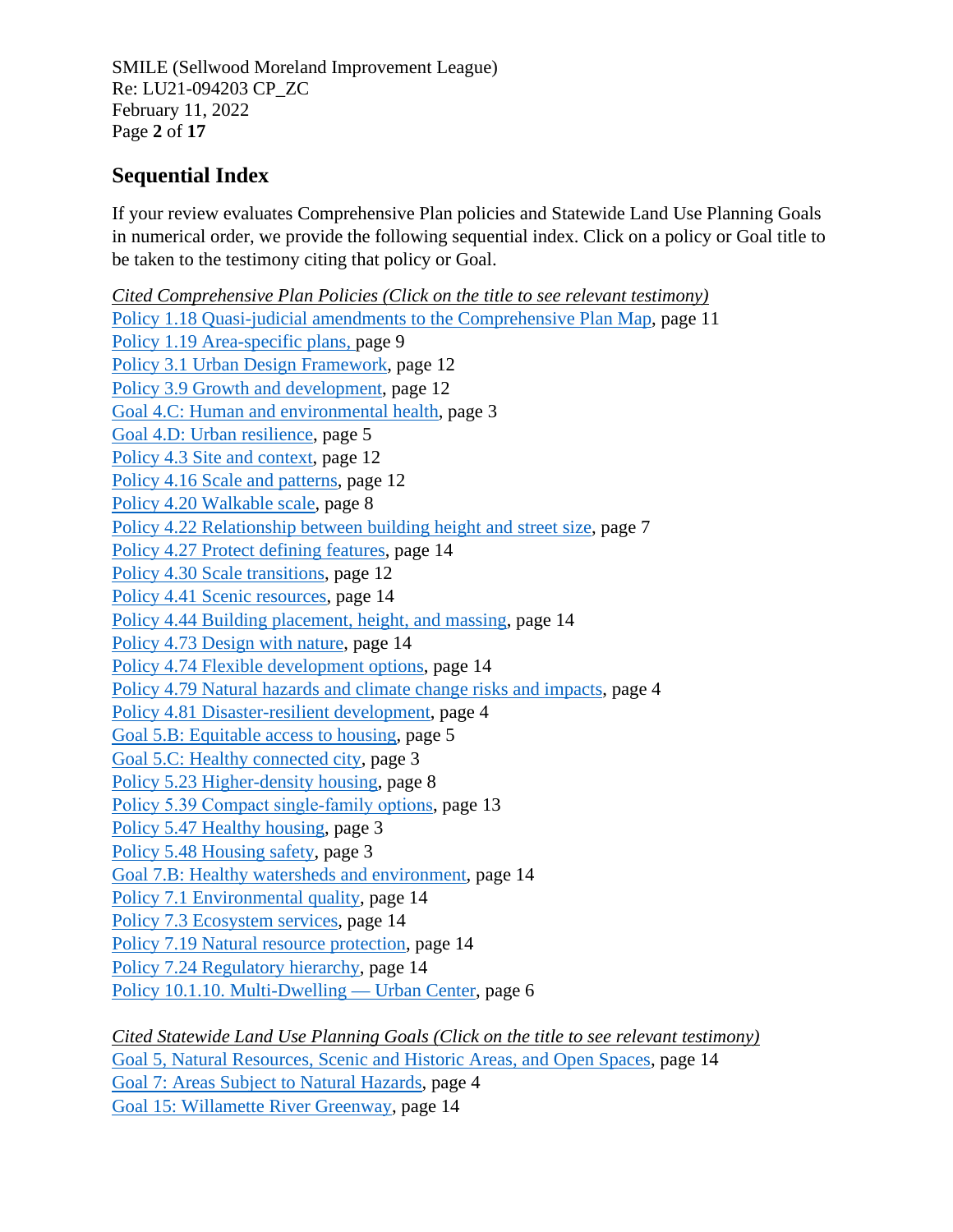SMILE (Sellwood Moreland Improvement League) Re: LU21-094203 CP\_ZC February 11, 2022 Page **3** of **17**

### <span id="page-3-0"></span>**Failure to Provide Safe Housing**

A fundamental governmental function is to provide for the safety of the community and protecting safety is part of the Comprehensive Plan:

#### *Goal 4.C: Human and environmental health*

*Neighborhoods and development are efficiently designed and built to enhance human and environmental health: they protect safety and livability; support local access to healthy food; limit negative impacts on water, hydrology, and air quality; reduce carbon emissions; encourage active and sustainable design; protect wildlife; address urban heat islands; and integrate nature and the built environment.*

### *Goal 5.C: Healthy connected city*

*Portlanders live in safe, healthy housing that provides convenient access to jobs and to goods and services that meet daily needs. This housing is connected to the rest of the city and region by safe, convenient, and affordable multimodal transportation.*

*Policy 5.47 Healthy housing. Encourage development and maintenance of all housing, especially multi-dwelling housing, that protects the health and safety of residents and encourages healthy lifestyles and active living.*

*Policy 5.48 Housing safety. Require safe and healthy housing free of hazardous materials such as lead, asbestos, and radon.*

The well-documented landslide hazard along the Oaks Bottom Bluff<sup>[3](#page-3-1)</sup> on the western half of these properties would endanger the additional residents housed at this site by this proposal. The Oregon Department of Geology and Mineral Industries (DOGMI) Landslide hazard and risk study<sup>[4](#page-3-2)</sup>, the existing zoning map, Comprehensive Plan, and landslide history all support limiting density along the bluff to preserve human life. Present zoning considers single-dwelling properties along the bluff to be 'unsuitable for three or more dwelling units' because of the landslide hazard<sup>[5](#page-3-3)</sup>. The Comprehensive plan zoned parcels along the bluff CM1, including the CM1 parcels in this proposal, to limit density because of the landslide hazard. Landslides are common. In 199[6](#page-3-4) there was a landslide at the center of the site<sup>6</sup>. One hundred yards from the proposal site, 1433 SE Reedway had a landslide in 2011[7](#page-3-5) that closed trails below for months and

<span id="page-3-1"></span><sup>&</sup>lt;sup>3</sup> Oregon Department of Geology and Mineral Industries, Shallow landslide susceptibility,

<https://www.oregongeology.org/pubs/ims/IMS-57/storymap/index.html>

<span id="page-3-2"></span><sup>4</sup> Oregon Department of Geology and Mineral Industries, Interpretive Map 57 [https://www.oregongeology.org/pubs/ims/IMS-57/IMS-57\\_report.pdf](https://www.oregongeology.org/pubs/ims/IMS-57/IMS-57_report.pdf)

<span id="page-3-3"></span><sup>5</sup> Portland zoning code 33.418

<span id="page-3-4"></span><sup>&</sup>lt;sup>6</sup> Oregon Department of Geology and Mineral Industries, Landslide inventory, LS 3960, <https://www.oregongeology.org/pubs/ims/IMS-57/storymap/index.html>

<span id="page-3-5"></span><sup>&</sup>lt;sup>7</sup> Oregon Department of Geology and Mineral Industries, Landslide inventory, PDX 1490, <https://www.oregongeology.org/pubs/ims/IMS-57/storymap/index.html>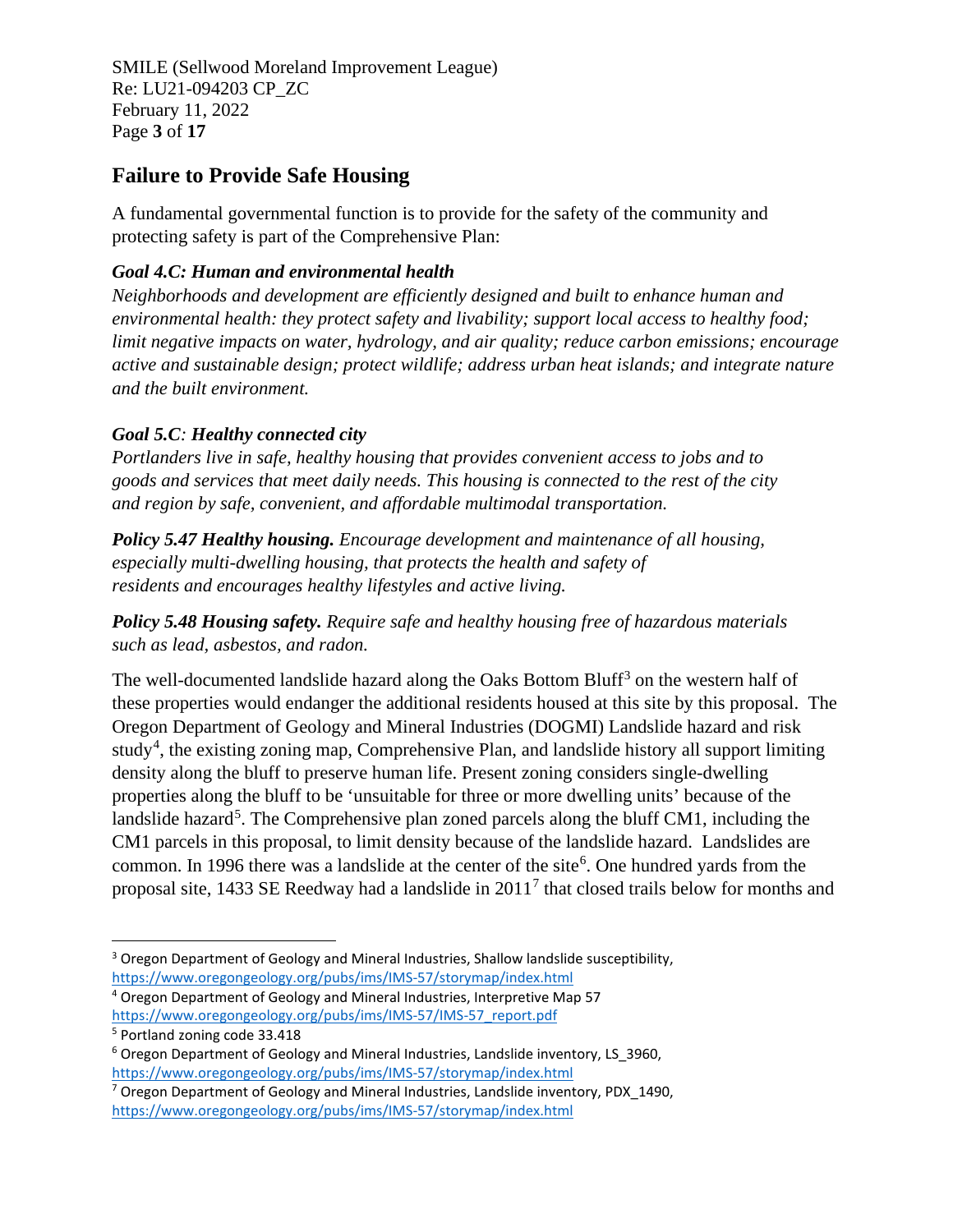SMILE (Sellwood Moreland Improvement League) Re: LU21-094203 CP\_ZC February 11, 2022 Page **4** of **17**

the house had to be moved 15 feet back from the bluff in 2014<sup>[8](#page-4-1)</sup>. DOGMI (p. 1) states 'These historical data are a clear indication of a significant landslide risk and thus the need for continued landslide risk reduction.' DOGMI (p. 37-38) recommends *'Another long-term planning tool is the inclusion of the data in this report into comprehensive plans, which most cities and counties use to identify community goals. Some planning could result in the avoidance of proposed development in high-hazard areas and even public buyouts in very high or life-threatening areas.'*

<span id="page-4-0"></span>The staff report states that risk will be managed by requiring a geotechnical report when development is proposed. The staff report also states (p. 5) '*The landslide hazard area is on the part of the site that has the River Environmental overlay zoning.'* The landslide hazard area is actually slightly larger than the River overlay zone, but more importantly, the Comprehensive Plan and Statewide Land Use Planning Goals have higher standards of risk management. Policy 4.79 states '*Limit development in or near areas prone to natural hazards*'. The purpose of the proposed MD-U designation is to encourage development and the site is either in or near an area prone to a natural hazard. Policy 4.81 and Statewide Land Use Planning Goal 7 encourages development that reduces risk and impacts of natural disasters. Placing more people in and near a landslide zone increases risk and the potential impact of a landslide.

#### *Hazard-resilient design*

*Portland has varied topography, with hills, buttes, abundant trees, and vegetation. It is also located at the confluence of two major river systems. As a result, there are periodic floods, wildfires, and landslides. The city is also in a seismically-active region, at risk for earthquakes from local faults and the Cascadia Subduction Zone in the Pacific Ocean. These policies direct development away from hazard-prone areas, seek to reduce hazard risks and impacts, and improve resilience to disasters and climate change.*

*Policy 4.79 Natural hazards and climate change risks and impacts. Limit development in or near areas prone to natural hazards, using the most current hazard and climate change-related information and maps.*

*Policy 4.81 Disaster-resilient development. Encourage development and site management approaches that reduce the risks and impacts of natural disasters or other major disturbances and that improve the ability of people, wildlife, natural systems, and property to withstand and recover from such events.*

<span id="page-4-1"></span><sup>8</sup> [https://www.portlandmaps.com/detail/permit/2012-149958-000-00-RS/3188372\\_did/?p=R122521](https://www.portlandmaps.com/detail/permit/2012-149958-000-00-RS/3188372_did/?p=R122521)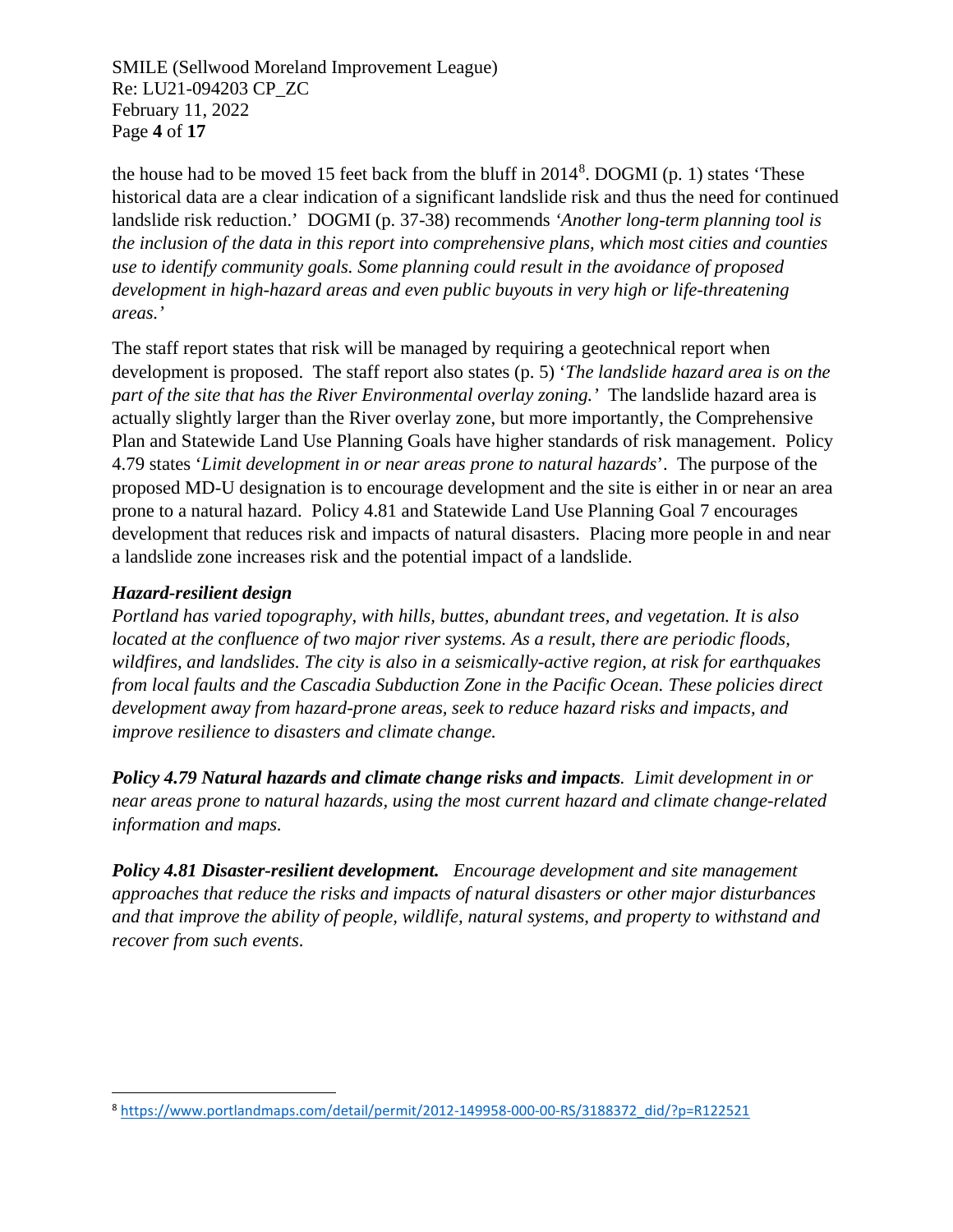SMILE (Sellwood Moreland Improvement League) Re: LU21-094203 CP\_ZC February 11, 2022 Page **5** of **17**

#### *GOAL 7: AREAS SUBJECT TO NATURAL HAZARDS*

#### *A. NATURAL HAZARD PLANNING*

*1. Local governments shall adopt comprehensive plans (inventories, policies and implementing measures) to reduce risk to people and property from natural hazards.*

*2. Natural hazards for purposes of this goal are: floods (coastal and riverine), landslides, earthquakes and related hazards, tsunamis, coastal erosion, and wildfires.*

<span id="page-5-0"></span>The staff report incorrectly states *'The site is not prone to flooding or other natural hazards that could result from climate change.*' The Fifth Oregon Climate Assessment<sup>[9](#page-5-2)</sup> states *'Problems from landslides triggered by precipitation are expected to exacerbate over time as the intensity of some precipitation events increases.'* This proposal and the staff recommendation ignore climate science and the implications for policy 4.79 (above) and Comprehensive Plan Goal 4.D.

#### *Goal 4.D: Urban resilience*

*Buildings, streets, and open spaces are designed to ensure long-term resilience and to adjust to changing demographics, climate, and economy, and withstand and recover from natural disasters.*

<span id="page-5-1"></span>Although not the intent of the proposal, if this proposal were approved, Portland's zoning map would protect homeowners along the bluff from landslides by restricting density while a much greater density of less wealthy tenants at this site would be exposed and endangered. Properties along the bluff zoned single-dwelling are not considered safe at densities greater than 3 units per 5000 square feet of land area, a typical lot. This proposal would expand multi-dwelling densities of about 20-70 units per 5000 square feet along the bluff. Given the wealth gap between whites and people of color, approval of this proposal would worsen inequitable zoning.

#### *Goal 5.B: Equitable access to housing*

*Portland ensures equitable access to housing, making a special effort to remove disparities in housing access for people with disabilities, people of color, low-income households, diverse household types, and older adults.*

[Control-click to return to sequential Policy and Goal index](#page-2-0)

<span id="page-5-2"></span><sup>9</sup> Dalton, M., and E. Fleishman, editors. 2021. Fifth Oregon Climate Assessment. Oregon Climate Change Research Institute, Oregon State University, Corvallis, Oregon, p. 114[. https://blogs.oregonstate.edu/occri/oregon-climate](https://blogs.oregonstate.edu/occri/oregon-climate-assessments/)[assessments/](https://blogs.oregonstate.edu/occri/oregon-climate-assessments/)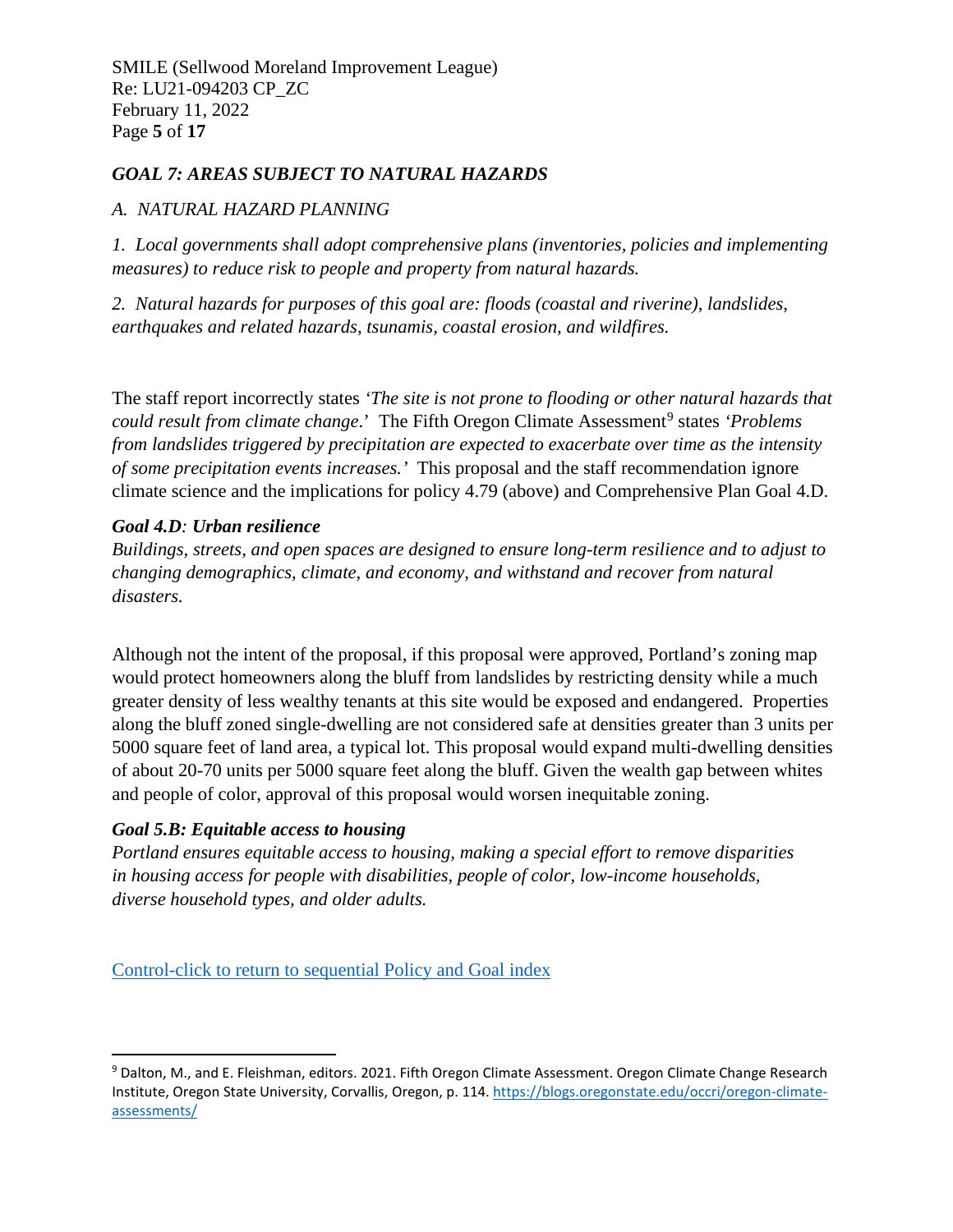SMILE (Sellwood Moreland Improvement League) Re: LU21-094203 CP\_ZC February 11, 2022 Page **6** of **17**

### **The MD-U designation and RM4 zone are not applicable**

The proposal seeks to expand the Multi-dwelling - Urban Center (MD-U) designation in the Comprehensive Plan and the RM4 zone. The Comprehensive Plan process eliminated MD-U and RM4 (formerly RH) where possible because they are not applicable to this area.

<span id="page-6-0"></span>Comprehensive Plan policy 10.1.10 defines MD-U:

*10. Multi-Dwelling — Urban Center*

*This designation is intended for the Central City, Gateway Regional Center, Town Centers, and transit station areas where a residential focus is desired and urban public services including access to high-capacity transit, very frequent bus service, or streetcar service are available or planned. This designation is intended to allow high-density multi-dwelling structures at an urban scale.*

The Portland zoning code (33.120.030.D) defines the RM4 zone:

*The RM4 zone is a high density, urban-scale multi-dwelling zone applied near the Central City, and in town centers, station areas, and along civic corridors that are served by frequent transit and are close to commercial services. …*

The MD-U designation and RM4 zone are not applicable to the proposal site because:

1. it is not near the Central City,

2. it is not the Gateway Regional Center,

3. it is not in a town center,

4. it is not in a transit station area,

5. high-capacity transit is not available (the Harold Street MAX Station was not built),

6. neither very frequent bus service nor frequent transit service are available (the 19 bus on Milwaukie Avenue is not classified as frequent service by Trimet and does not have frequent service as defined by the zoning code<sup>10</sup>). If a permit application were filed today, the required current bus schedule would show that bus service is not frequent. Please note that the Staff Report uses obsolete information on page 9 to incorrectly state that there is frequent transit service.

7. the streetcar does not serve this area,

8. it is not along a civic corridor (Milwaukie Avenue is a neighborhood corridor, see below), and

9. it is not close to commercial services.

<span id="page-6-1"></span><sup>10</sup> 33.120.215.B.1.a, 20 -minute peak hour service (33.910.030). For the bus 19 schedule effective January 23, 2022, all buses are more than 20 minutes apart, https://trimet.org/schedules/r019.htm#schedules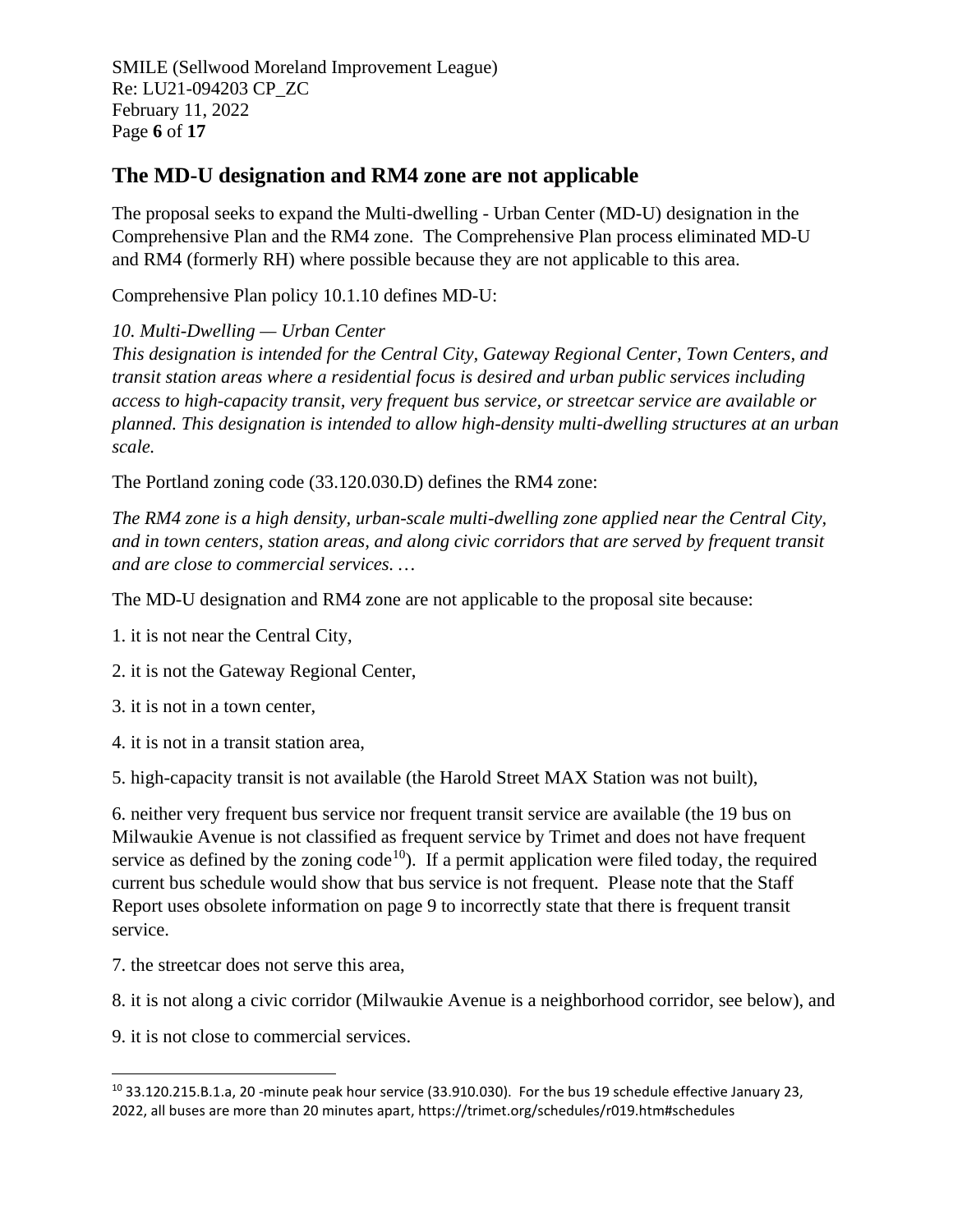SMILE (Sellwood Moreland Improvement League) Re: LU21-094203 CP\_ZC February 11, 2022 Page **7** of **17**

Milwaukie Avenue (see photo at proposal site) is classified as a neighborhood corridor, is clearly not a civic corridor, and there are no plans to make it so. The Comprehensive Plan Urban Design

#### <span id="page-7-0"></span>**Background: RM4/MD-U: The result of quirks, not intent**

Many properties in north Westmoreland were upzoned to RH (which was renamed RM4 in 2020) in the 1980s in anticipation of a light rail station at Harold Street. The Orange Line was built without that station so in 2018 the new Comprehensive Plan map downzoned much of this area. The RM4 zones on the subject property and across Milwaukie Avenue are not there because of a planning process that concluded it was an appropriate zone, but from quirks in a planning process that otherwise would have eliminated the RH/RM4 zoning.

Quirk #1: One early assistance meeting upends years of planning: The RM4 parcels that are part of this proposal were going to be rezoned from RH to CM1 by the Comprehensive Plan, until the property owner asked for an early assistance meeting with the City for a potential development<sup>[11](#page-7-1)</sup> before final approval of the Comprehensive Plan. The Map Refinement Project made the final adjustments to the Comprehensive Plan Map and reverted the proposed zoning from CM1 to  $RH^{12}$  $RH^{12}$  $RH^{12}$ . The development never happened. Without the early assistance meeting, the parcels would be zoned CM1 today.

Quirk #2: Different order changes the result: The Comprehensive Plan zoned some properties across Milwaukie from this proposal (5340, 5450, and 5455 SE Milwaukie) RH to be conforming because they had too many units for a less dense zone (R1, later renamed RM2). Afterwards, the Better Housing by Design Project (BHD) eliminated unit limits and renamed the zones with RH becoming RM4. If BHD had been implemented first, these properties would have been conforming with RM2 zoning, not RM4, and the subsequent Comprehensive Plan would have retained the RM2 zoning. Thus, a different sequencing of planning projects would have prevented this indirect upzone and these properties would be zoned RM2 today.



<span id="page-7-2"></span><sup>12</sup> Comprehensive Plan ID 1658,

<span id="page-7-1"></span><sup>11</sup> 2017-190119-000-00-EA, [https://www.portlandmaps.com/detail/permit/2017-190119-000-00-](https://www.portlandmaps.com/detail/permit/2017-190119-000-00-EA/4037290_did/?p=R328424) [EA/4037290\\_did/?p=R328424](https://www.portlandmaps.com/detail/permit/2017-190119-000-00-EA/4037290_did/?p=R328424)

<https://pdx.maps.arcgis.com/apps/Minimalist/index.html?appid=a83d4817da67400ea81411b8968ab570>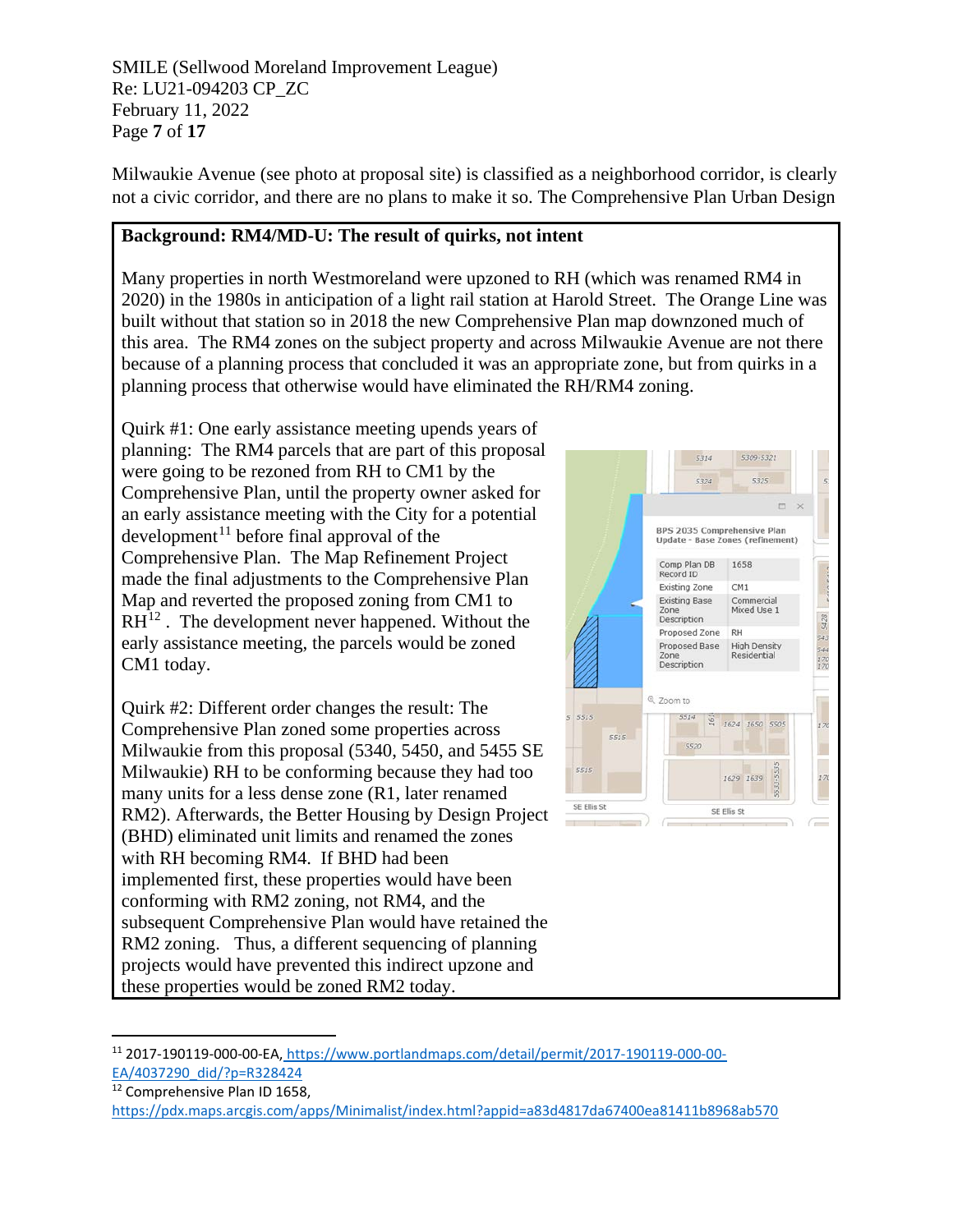SMILE (Sellwood Moreland Improvement League) Re: LU21-094203 CP\_ZC February 11, 2022 Page **8** of **17**

Direction Framework<sup>[13](#page-8-1)</sup> (policy 3.1, page 12) defines Civic and Neighborhood corridors and describes their differences:

*Civic Corridors are the city's largest, busiest streets with good transit connections, safe sidewalks, distinctive trees and planted areas, and big buildings creating active places where people want to be.*

*Neighborhood Corridors are smaller and more common than civic corridors, featuring smaller buildings, good bus service and active intersections. While new development along neighborhood corridors is typically adjacent to the main street, along civic corridors it can be more dispersed, extending one or two blocks away.*

Expanding the MD-U designation along a neighborhood corridor would violate policy 4.22:

<span id="page-8-0"></span>*Policy 4.22 Relationship between building height and street size. Encourage development in centers and corridors that is responsive to street space width, thus allowing taller buildings on wider streets.*



View looking north on SE Milwaukie Avenue at SE Ellis Street

<span id="page-8-1"></span><sup>&</sup>lt;sup>13</sup> [https://www.portland.gov/sites/default/files/2019-08/udd\\_final\\_042417\\_web.pdf.](https://www.portland.gov/sites/default/files/2019-08/udd_final_042417_web.pdf) "This document is a supporting piece to Portland's 2035 Comprehensive Plan. It outlines an urban design direction for the city by compiling, illustrating and describing many goals and policies from the 2035 Comprehensive Plan that address the physical form of the city."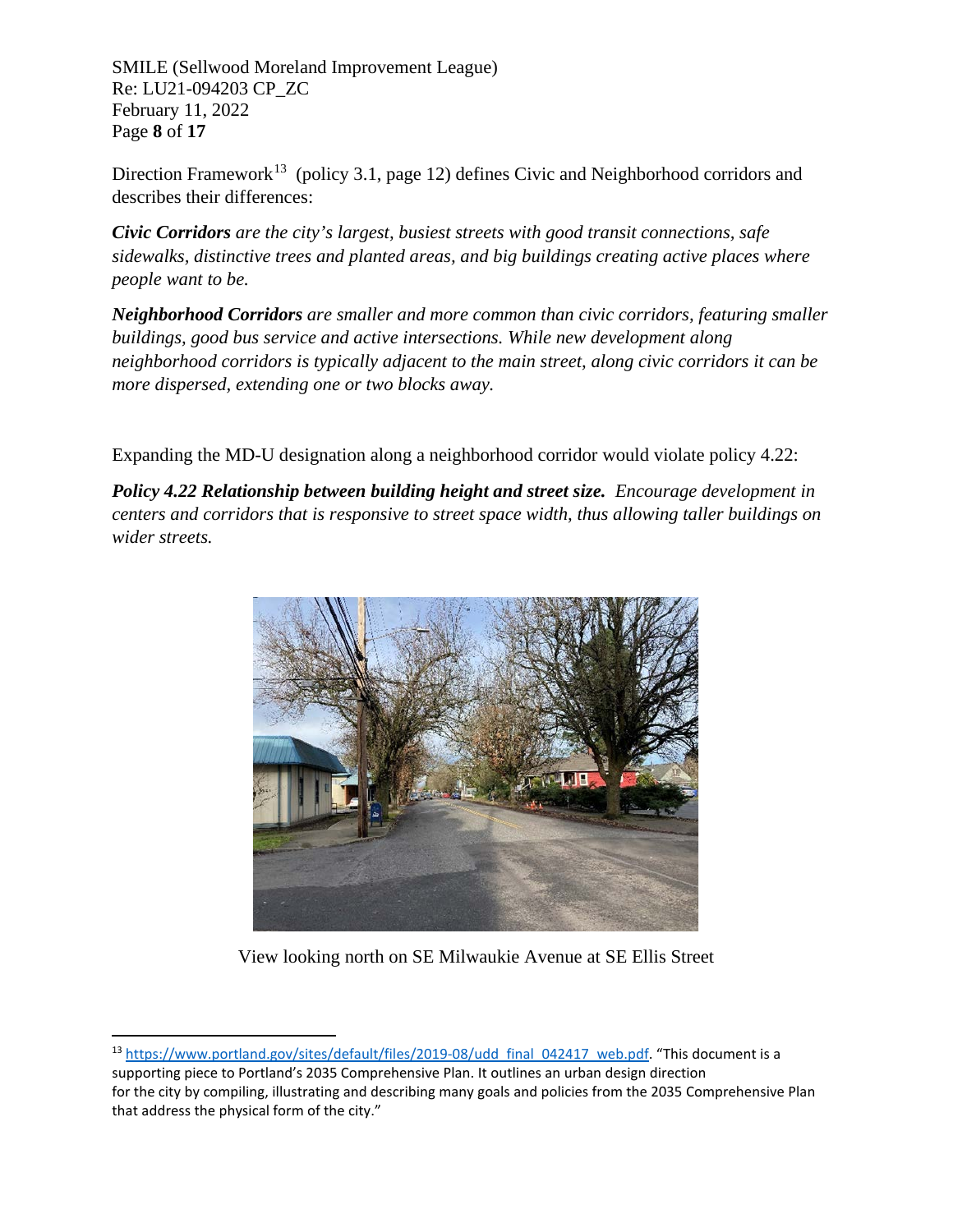SMILE (Sellwood Moreland Improvement League) Re: LU21-094203 CP\_ZC February 11, 2022 Page **9** of **17**

The MD-U designation does not satisfy policies 4.20 or 5.23 at this location because it is not in or around a Center. The location is about 900 feet from the northern boundary of the Sellwood-Moreland neighborhood center.

*Policy 4.20 Walkable scale. Focus services and higher-density housing in the core of centers to support a critical mass of demand for commercial services and more walkable access for customers.*

*Policy 5.23 Higher-density housing. Locate higher-density housing, including units that are affordable and accessible, in and around centers to take advantage of the access to active transportation, jobs, open spaces, schools, and various services and amenities.*

If approved, this would be the first time the MD-U designation would be intentionally applied in this neighborhood since the 1980s. The staff report says MD-U is applied in unexpected places and refers to two locations along the Willamette River in Sellwood-Moreland (p. 24-25). Just like the MD-U sites near the proposal site, and to the best of our knowledge, these properties are MD-U so existing buildings would conform to previous definitions of multi-dwelling zones, not because a recent planning process concluded it was an appropriate designation for that location. If they were intentionally zoned for high density decades ago, however, that decision does not justify repeating high density almost two miles to the north.

On page 25 the staff report states "*While the designation is to be applied in more urban applications, it is not so urban as to be used in the downtown area or in our burgeoning urban Gateway area. In practice, the designation is not even only applied on major corridors or near frequent transit, or separated from single-dwelling residences."* The fact that the City of Portland has not followed policy 10.1.10, the definition of MD-U, in the past does not justify continuing ignoring the policy. The provided justification for the MD-U designation effectively says 'it is OK to ignore the law because we have previously ignored it.'

<span id="page-9-0"></span>The 1998 *Sellwood Moreland Neighborhood Plan*[14](#page-9-1) (SMNP) is relevant because of Policy 1.19:

*Policy 1.19 Area-specific plans. Use area-specific plans to provide additional detail or refinements applicable at a smaller geographic scale, such as for centers and corridors, within the policy framework provided by the overall Comprehensive Plan.*

*1.19.a. Area-specific plans that are adopted after May 24, 2018…(not relevant)*

*1.19.b. Area-specific plan components intended as context, general guidance, or directives for future community-driven efforts should not amend the Comprehensive Plan elements or implementation tools but be adopted by resolution as intent. These components include vision*

<span id="page-9-1"></span><sup>14</sup> <http://sellwood.org/wp-content/uploads/2017/03/Sellwood-Moreland-Neighborhood-Plan.pdf>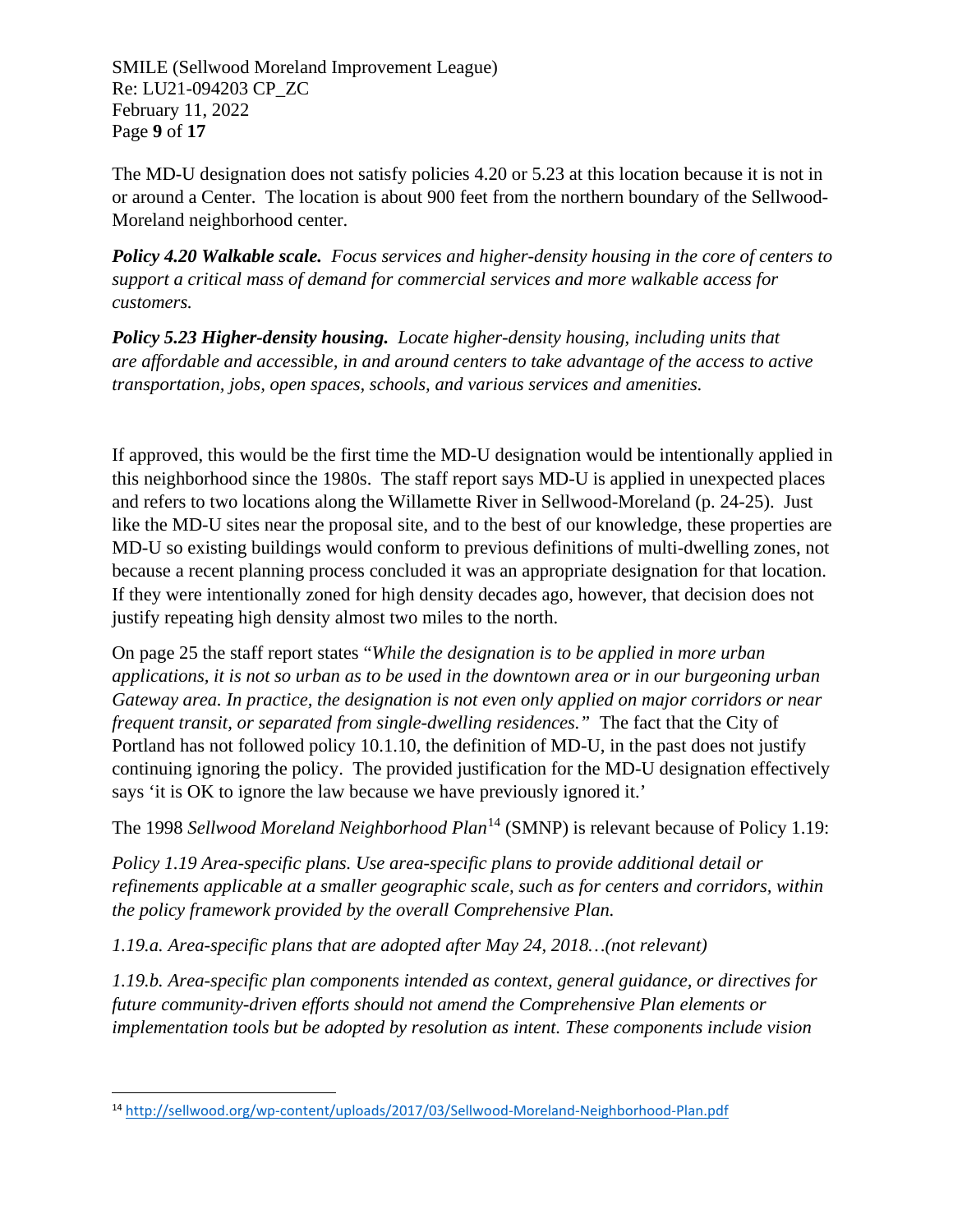SMILE (Sellwood Moreland Improvement League) Re: LU21-094203 CP\_ZC February 11, 2022 Page **10** of **17**

*statements, historical context, existing conditions, action plans, design preferences, and other background information.*

*1.19.c. Community, area, neighborhood, and other area-specific plans that were adopted by ordinance prior to [effective date of this 2035 Comp Plan] are still in effect. However, the elements of this Comprehensive Plan supersede any goals or policies of a community, area, or neighborhood plan that are inconsistent with this Plan.*

SMNP Policy X for a new north end neighborhood center was written at the time '*A highcapacity transit station is planned for the area just north of McLoughlin'* (p. 69)*.* An objective was *'Provide for housing redevelopment at densities that support a nearby high-capacity transit station'* (p. 71)*.* In the 1990s when SMNP was written, TriMet said there would be a station on the north side of McLoughlin at SE 18th, connected to Westmoreland by a pedestrian bridge over the highway<sup>15</sup>. This transit station was never built.

The vision statement for the North End (p. 26) is

*The North End has redeveloped with new amenities that make it an inviting urban scale minineighborhood. The pocket park, community garden and the north edge of Oaks Bottom, with access to the Willamette Greenway trail, provide natural getaways at the doorstep of the four- to five-story residential buildings. Landscaping and courtyards make these units attractive to residents, many who ride high-capacity transit, available nearby. Shops along Milwaukie Avenue and McLoughlin, as well as the complex at the old Vocational Village site, offer convenient services for residents in the area.*

This 1998 vision statement includes a nearby transit station that was never built, 4-5 story buildings that would be half the height of the proposed MD-U designation, and shops along Milwaukie Avenue that have not been built. The absence of the envisioned transit station and commercial uses, along with the landslide concerns, were the impetus for applying the CM1 zone in the 2035 Comprehensive Plan.

Thus, the parts of the 1998 SMNP that are not obsolete do not support the MD-U designation.

Please note that on pages 16-17 of the staff report SMNP Policy VII Balance Growth is taken out of context because it is applicable to the core commercial areas that existed in 1998, not the subject properties.

[Control-click to return to sequential Policy and Goal index](#page-2-0)

<span id="page-10-0"></span><sup>15</sup> SMILE meeting minutes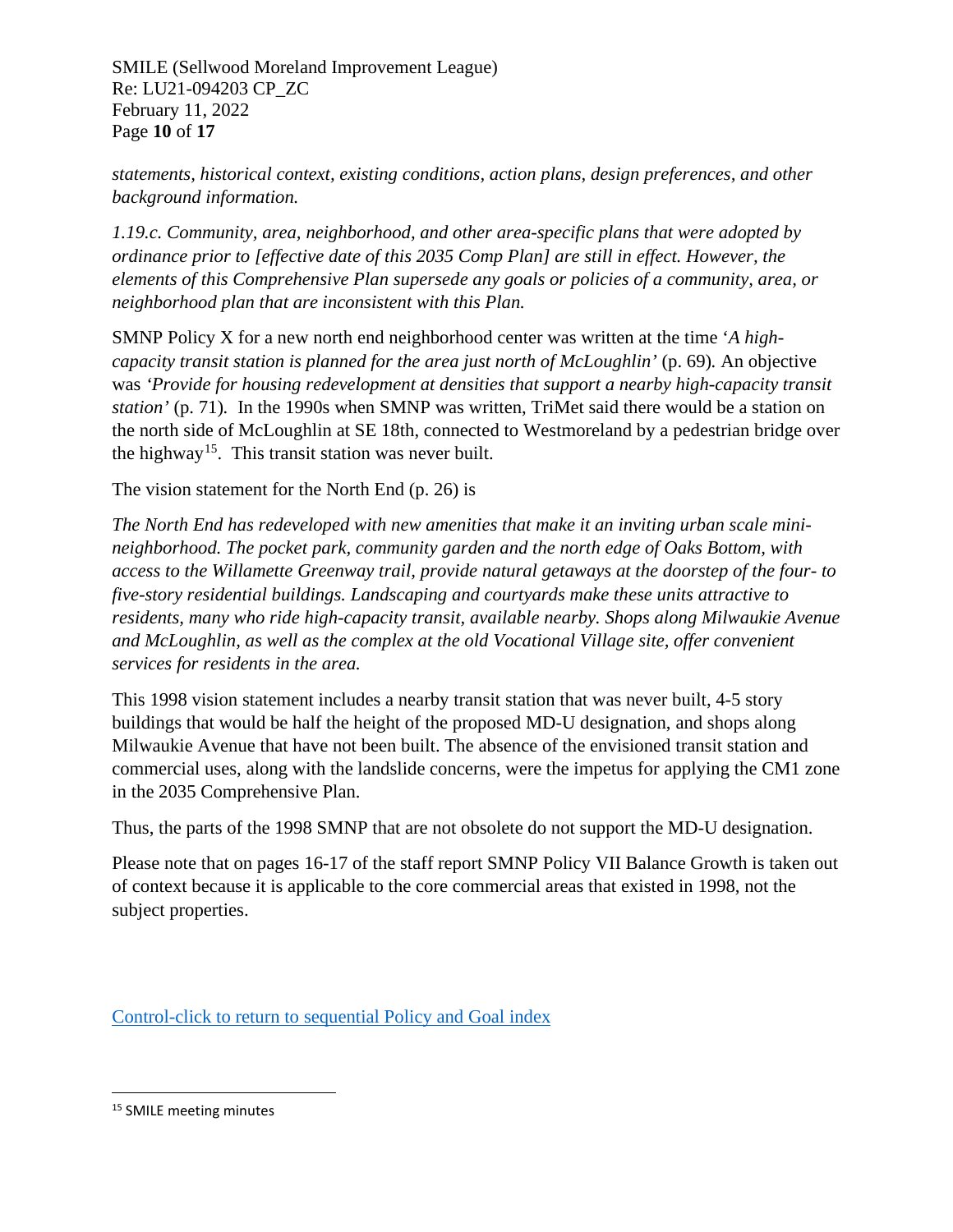SMILE (Sellwood Moreland Improvement League) Re: LU21-094203 CP\_ZC February 11, 2022 Page **11** of **17**

### **MD-C is not compatible with the land use pattern established by the Comprehensive Plan Map**

<span id="page-11-0"></span>The proposed MD-C designation on the east side of Milwaukie Avenue would violate several Comprehensive Plan policies.

Comprehensive Plan Policy 1.18 requires that '*Applicants for quasi-judicial amendments to the Comprehensive Plan Map must show that the requested change adheres to Policies 1.10 through 1.15 and … Is compatible with the land use pattern established by the Comprehensive Plan Map*.'

#### **Rezone for feasible and safer housing**

Although not within the scope of this public hearing, we believe that there is an outcome that would be more supportive of the Comprehensive Plan, fulfill the zoned housing potential of the property, improve the feasibility of development, and do so in a way that is safer and in compliance with the zoning code. Our concept is to zone all of the property west of Milwaukie Avenue CM2 or RM2. The RM4 parcels would lose buildable area and the CM1 parcels would gain buildable area (with contributing floor area from the R5 parcel). The numbers appear to roughly balance, but we could not make detailed calculations from the available information<sup>16</sup>. The zoning change could be fine-tuned so there is no net loss of buildable floor area. We ask the applicant to consider this alternative. Benefits compared to existing zoning are:

- Safer housing: Disperse future residents along the bluff to reduce potential casualties from a landslide.
- Increased likelihood of development: Improve feasibility by providing a single zone west of Milwaukie Avenue as desired by the applicant.
- Context: A CM2 and RM2 zones are supposed to be located along neighborhood corridors such as Milwaukie Avenue
- Oaks Bottom Wildlife Refuge: Four-story CM2 or RM2 development would have less impact on Oaks Bottom Wildlife Refuge.
- Additional benefits of CM2 are smaller setbacks, a more walkable neighborhood because of increased probability of retail development in an area that lacks it, and an entirely residential development would still be allowed so the developer could adapt to future market conditions.
- Additional benefits of RM2 are that unused floor area may be transferred or sold to other sites either by building 100% inclusionary housing or preserving trees on the bluff slope<sup>[17](#page-11-2)</sup>. This would create housing off-site.

<span id="page-11-1"></span> $16$  Exhibit A has an example development for existing zoning. The parcel areas slightly differ from those on portlandmaps.com. We found that Exhibit A neglects requirements for stepdown and setback adjacent to R5. Building dimensions are not provided. Optimized CM2 and RM2 building configurations would be required for comparability with the existing zoning design.

<span id="page-11-2"></span><sup>17</sup> Portland zoning code 33.120.210.D.1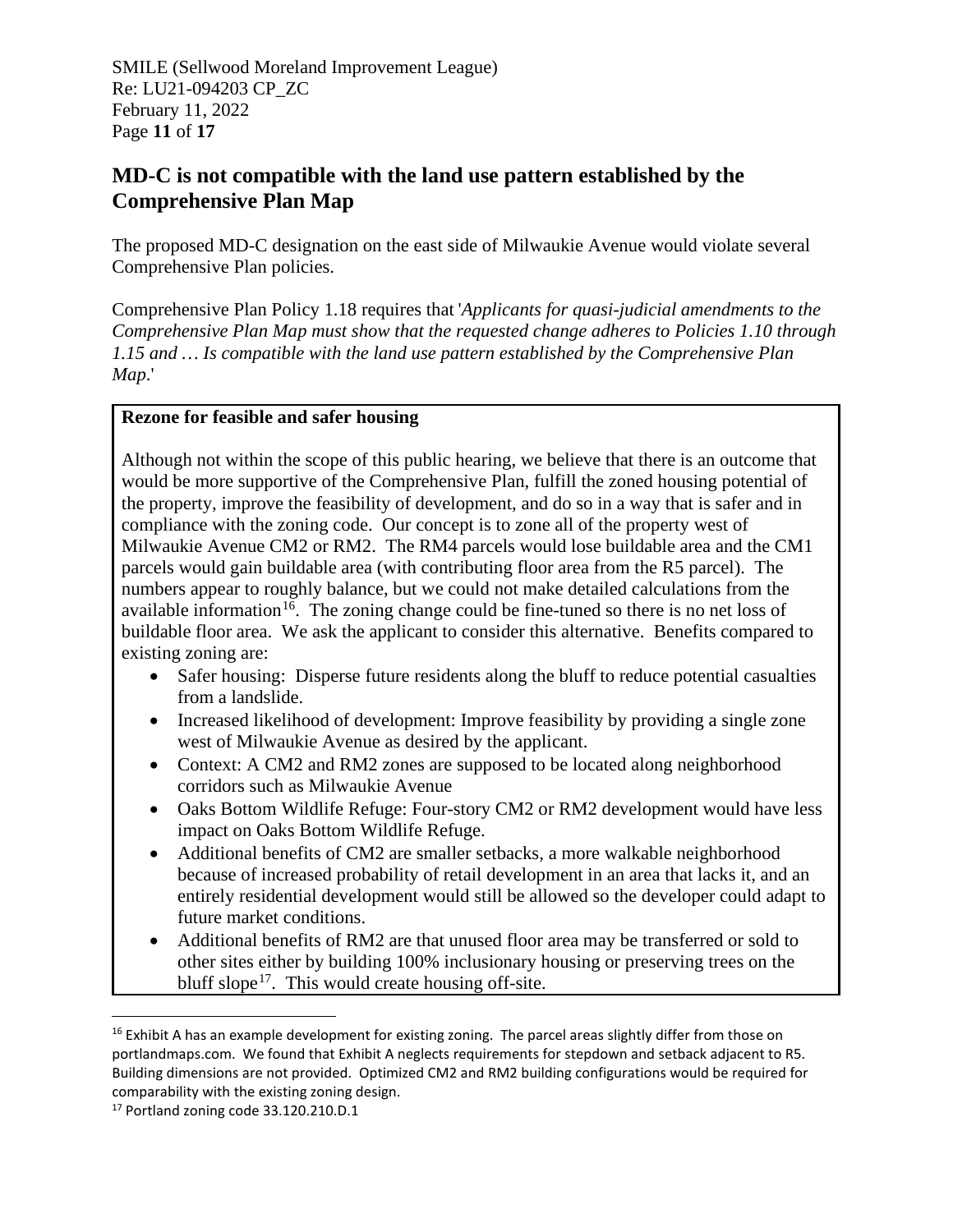SMILE (Sellwood Moreland Improvement League) Re: LU21-094203 CP\_ZC February 11, 2022 Page **12** of **17**

The proposed MD-C/RM2 designation is not compatible with the land use pattern established by the Comprehensive Plan Map because it is latitudinally centered in a neighborhood of 28 R2.5 properties (see figure). The two isolated RM2 properties south of Ellis Street are a triplex and fourplex, which the recently enacted Residential Infill Project now allows in the R2.5 zone. The proposal would add incoherency by creating a checkerboard pattern of RM2 and R2.5 properties. This would violate the Comprehensive Plan Urban Design Direction Framework (Policy 3.1) which states *'Ensuring that new structures complement existing districts and neighborhoods will help Portland meet goals around complete communities, transit, employment lands and green space.'[18](#page-12-1)*



<span id="page-12-0"></span>The pedestrian experience is a key tenant of urban design in Portland. For example, the Comprehensive Plan Urban Design Direction (p. 36) states *'New development in inner neighborhoods should enhance the fine-grain, pedestrian-scaled built environment of main streets, mixed-use districts and residential areas.*' In addition, the following policies emphasize evaluating development at the local neighborhood scale:

*Policy 3.1 Urban Design Framework. Use the Urban Design Framework (UDF) as a guide to create inclusive and enduring places, while providing flexibility for implementation at the local scale to meet the needs of local communities.*

*Policy 3.9 Growth and development. Evaluate the potential impacts of planning and investment decisions, significant new infrastructure, and significant new development on the physical characteristics of neighborhoods and their residents, particularly under-served and under-*

<span id="page-12-1"></span><sup>18</sup> Urban Design Direction Framework[, https://www.portland.gov/sites/default/files/2019-](https://www.portland.gov/sites/default/files/2019-08/udd_final_042417_web.pdf) [08/udd\\_final\\_042417\\_web.pdf,](https://www.portland.gov/sites/default/files/2019-08/udd_final_042417_web.pdf) p. 9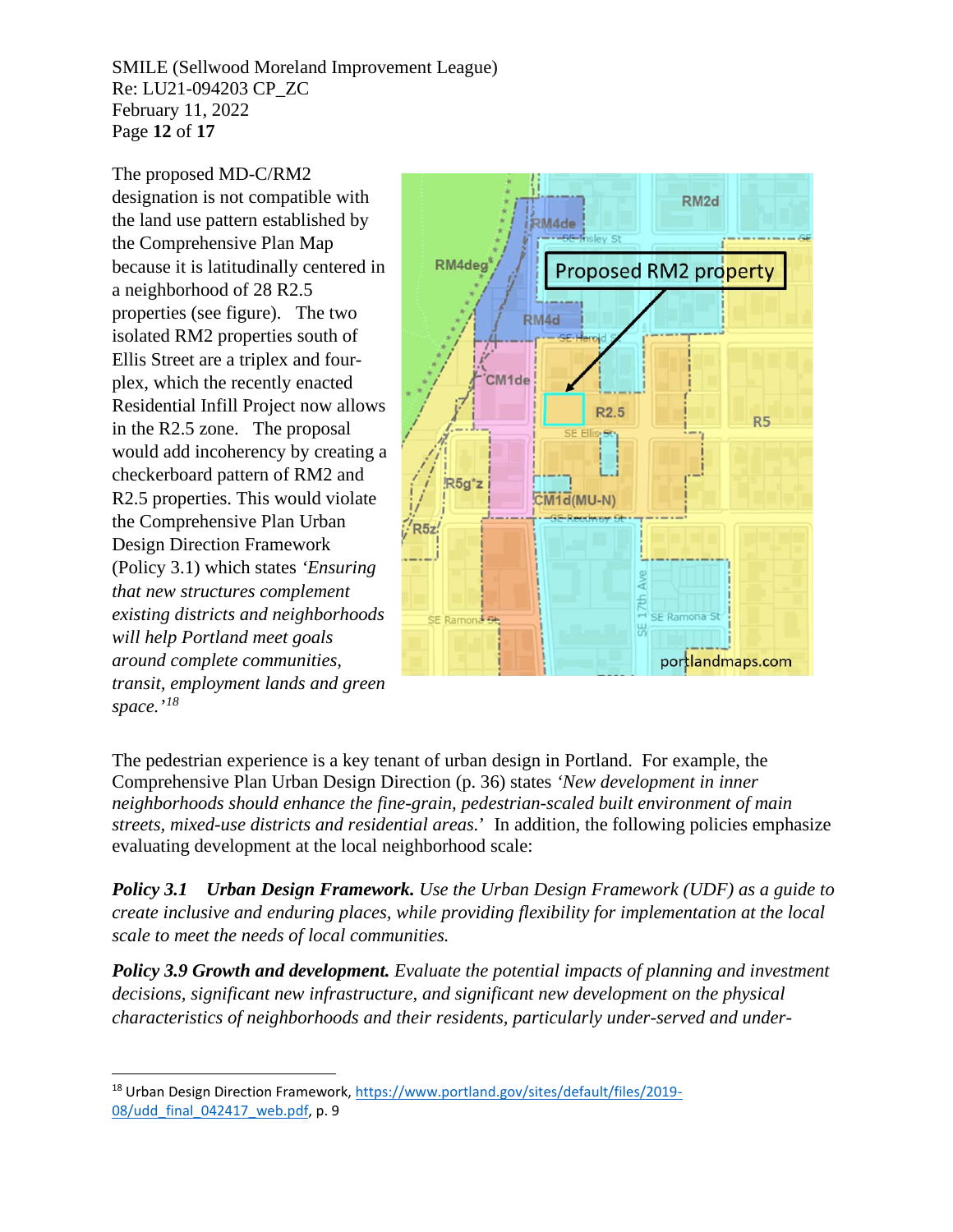SMILE (Sellwood Moreland Improvement League) Re: LU21-094203 CP\_ZC February 11, 2022 Page **13** of **17**

*represented communities, with particular attention to displacement and affordability impacts. Identify and implement strategies to mitigate the anticipated impacts.*

*Policy 4.3 Site and context. Encourage development that responds to and enhances the positive qualities of site and context — the neighborhood, the block, the public realm, and natural features.* 

*Policy 4.16 Scale and patterns. Encourage design and development that complements the general scale, character, and natural landscape features of neighborhoods. Consider building forms, scale, street frontage relationships, setbacks, open space patterns, and landscaping. Allow for a range of architectural styles and expression.*

*Policy 4.30 Scale transitions. Create transitions in building scale in locations where higherdensity and higher-intensity development is adjacent to smaller-scale single-dwelling zoning. Ensure that new high-density and large-scale infill development adjacent to single dwelling zones incorporates design elements that soften transitions in scale and limit light and privacy impacts on adjacent residents.*

Unfortunately, the staff report does not consider the pedestrian-scaled built environment when evaluating compatibility of the requested change with land use pattern for policy 1.18. On page 14 of the staff report, compatibility of the proposed MD-C designation is evaluated by comparison to the entire 2.5-mile length of SE Milwaukie Avenue. A pedestrian standing on the corner of Milwaukie Avenue and Ellis Street sees a hundred feet or so in either direction, not a mile. The proposed MD-C designation would be incompatible with the R2.5 on either side as viewed by the pedestrian standing at Milwaukie and Ellis and therefore violate policies 1.18, 3.1, 3.9, 4.3, 4.16, and 4.30. The land use pattern that pedestrian sees is the relevant viewpoint for evaluating compatibility, not the view from an airplane.

<span id="page-13-0"></span>Policy 5.39 encourages compact single-family housing options:

*Policy 5.39 Compact single‐family options. Encourage development and preservation of small resource‐efficient and affordable single-family homes in all areas of the city.*

This policy is best accomplished by retaining the R2.5 designation which allows smaller lots and thus more affordable single-family homes than the R5 designation to the east and along the bluff to the west.

[Control-click to return to sequential Policy and Goal index](#page-2-0)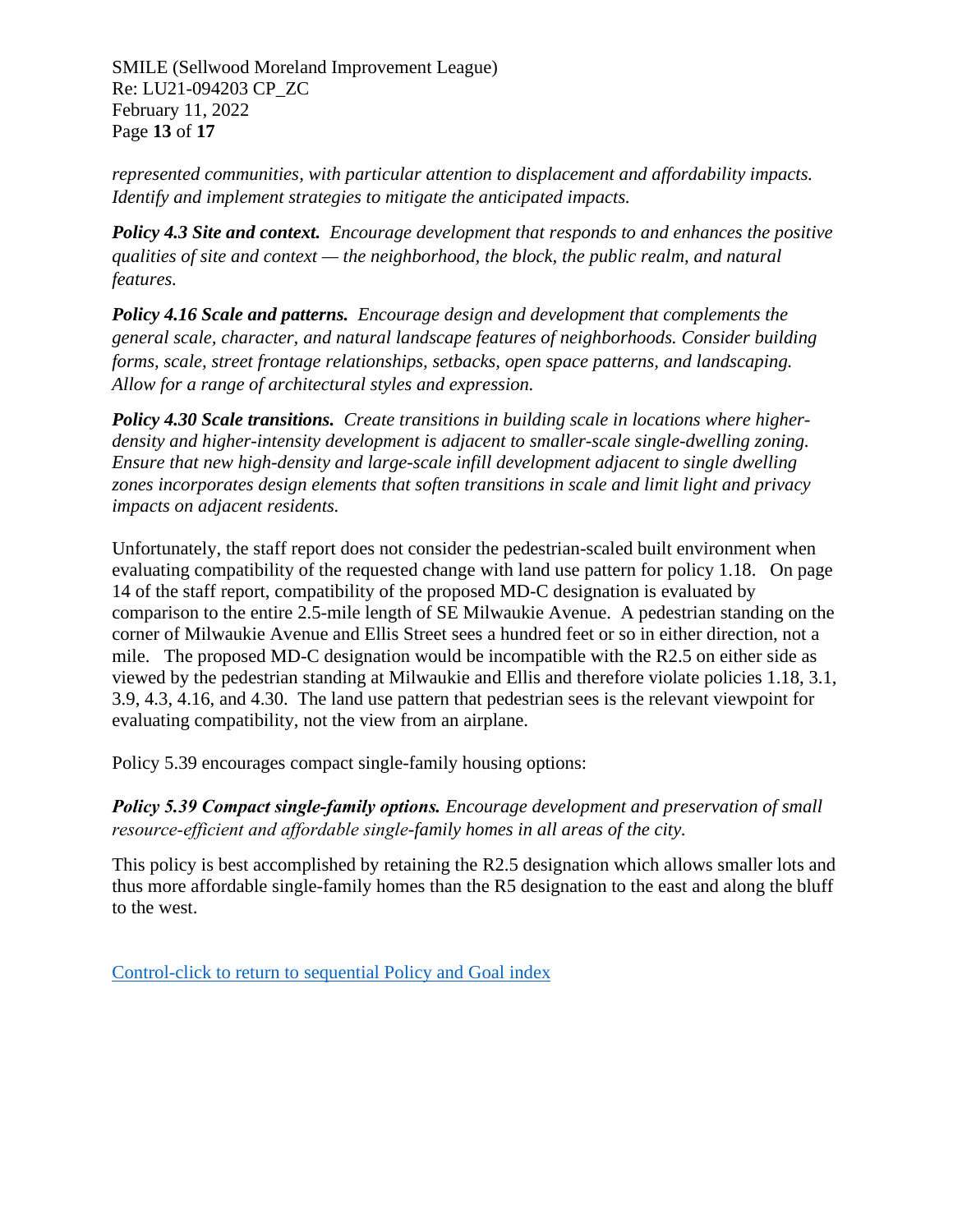SMILE (Sellwood Moreland Improvement League) Re: LU21-094203 CP\_ZC February 11, 2022 Page **14** of **17**

### **Degradation of the benefits of Oaks Bottom Wildlife Refuge**

<span id="page-14-0"></span>Among the many concerns we have with this proposal are the potential impacts to the Oaks Bottom Wildlife Refuge, Portland's oldest wildlife refuge and the largest remaining natural wetland within the lower reach of the Willamette Valley. The proposal allows for significantly taller buildings on the bluffs just overlooking Oaks Bottom—buildings that risk creating large, visual blemishes at odds with the Comprehensive Plan policies of protecting and enhancing landmarks and natural features (Policy 4.27) and celebrating Portland's scenic resources (Policies 4.41 and 4.44). Moreover, by allowing such large buildings to be built next to the refuge, we risk degrading the watershed health and vibrant ecosystems (Policies 4.73, 7.1, 7.3, 7.14, and 7.19) in the refuge below. Statewide Land Use Goal 15.A.3 states that the Willamette River Greenway Program shall include 'management of uses on lands within and near the Greenway to maintain the qualities of the Greenway.' The Greenway passes through the proposal site and thus all of the site is near the Greenway and has to be managed to preserve Greenway qualities.

Oaks Bottom Wildlife Refuge is one of Portland's natural jewels, beloved by visitors from across the city. The presence of such large buildings on its doorstep presents an unnecessary threat to such a precious and environmentally-sensitive area (Statewide Land Use Goal 5 and Comprehensive Plan Policies 4.74 and 7.24,) and undermines rather than supports the intrinsic value of nature (Goal 7.B).

*Policy 4.27 Protect defining features. Protect and enhance defining places and features of centers and corridors, including landmarks, natural features, and historic and cultural resources, through application of zoning, incentive programs, and regulatory tools*

*Policy 4.41 Scenic resources. Enhance and celebrate Portland's scenic resources to reinforce local identity, histories, and cultures and contribute toward wayfinding throughout the city. Consider views of mountains, hills, buttes, rivers, streams, wetlands, parks, bridges, the Central City skyline, buildings, roads, art, landmarks, or other elements valued for their aesthetic appearance or symbolism.*

*Policy 4.44 Building placement, height, and massing. Maintain regulations and other tools related to building placement, height, and massing in order to preserve designated significant scenic resources.*

*Policy 4.73 Design with nature. Encourage design and site development practices that enhance, and avoid the degradation of, watershed health and ecosystem services and that incorporate trees and vegetation.*

*Policy 4.74 Flexible development options. Encourage flexibility in the division of land, the siting and design of buildings, and other improvements to reduce the impact of development on environmentally-sensitive areas and to retain healthy native and beneficial vegetation and trees.*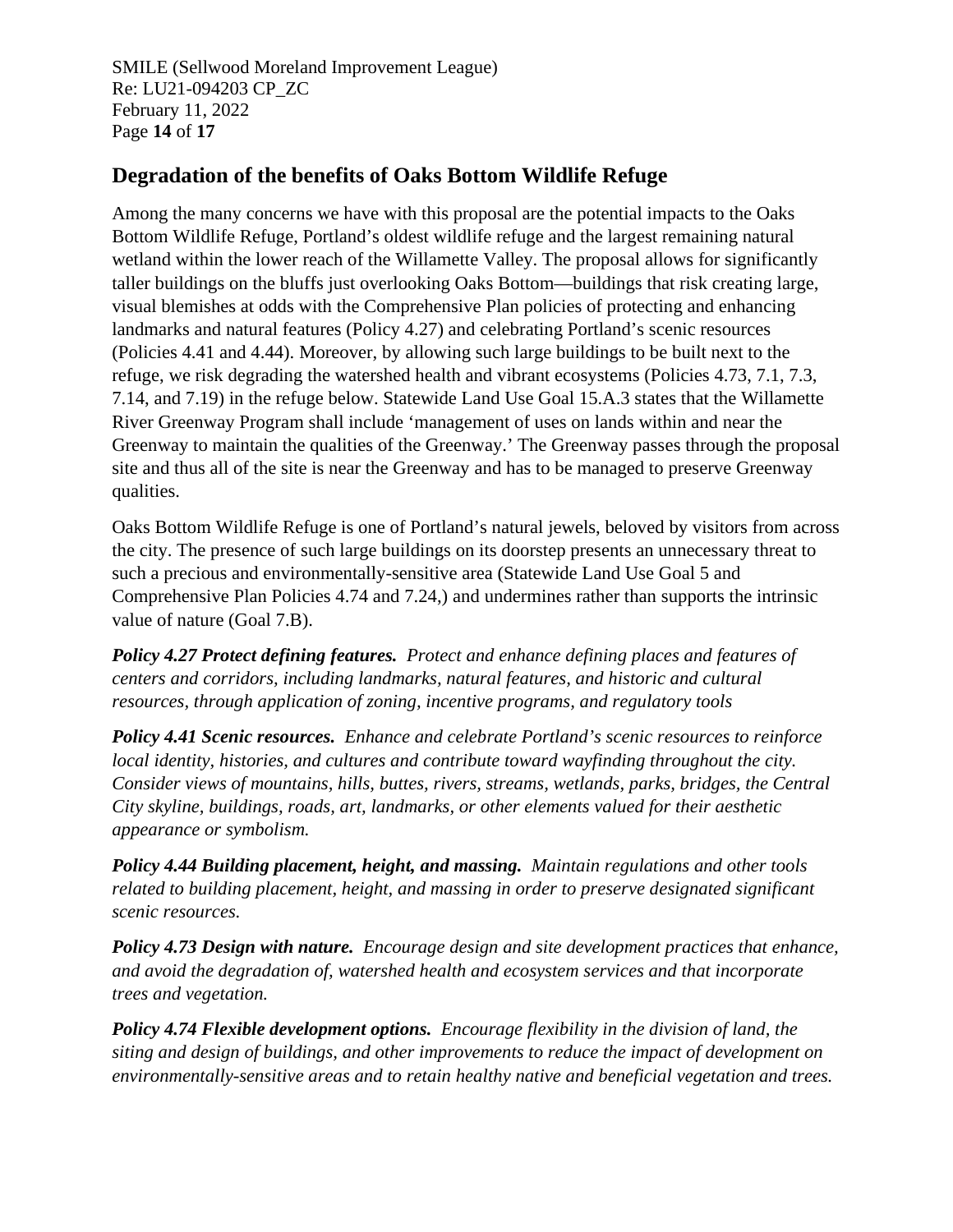SMILE (Sellwood Moreland Improvement League) Re: LU21-094203 CP\_ZC February 11, 2022 Page **15** of **17**

#### *Goal 7.B: Healthy watersheds and environment*

*Ecosystem services and ecosystem functions are maintained and watershed conditions have improved over time, supporting public health and safety, environmental quality, fish and wildlife, cultural values, economic prosperity, and the intrinsic value of nature.* 

*Policy 7.1 Environmental quality. Protect or support efforts to protect air, water, and soil quality, and associated benefits to public and ecological health and safety, through plans and investments.* 

*Policy 7.3 Ecosystem services. Consider the benefits provided by healthy ecosystems that contribute to the livability and economic health of the city.*

*Policy 7.14 Natural hazards. Prevent development-related degradation of natural systems and associated increases in landslide, wildfire, flooding, and earthquake risks.*

*Policy 7.19 Natural resource protection. Protect the quantity, quality, and function of significant natural resources identified in the City's natural resource inventory, including:*

- *Rivers, streams, sloughs, and drainageways.*
- *Floodplains.*
- *Riparian corridors.*
- *Wetlands.*
- *Groundwater.*
- *Native and other beneficial vegetation species and communities.*
- *Aquatic and terrestrial habitats, including special habitats or habitats of concern, large anchor habitats, habitat complexes and corridors, rare and declining habitats such as wetlands, native oak, bottomland hardwood forest, grassland habitat, shallow water habitat, and habitats that support special-status or at-risk plant and wildlife species.*
- *Other resources identified in natural resource inventories.*

*Policy 7.24 Regulatory hierarchy: avoid, minimize, mitigate. Maintain regulations requiring that the potential adverse impacts of new development on significant natural resources and their functions first be avoided where practicable, then minimized, then lastly, mitigated* 

### **Statewide Land Use Planning Goals**

*Goal 5, NATURAL RESOURCES, SCENIC AND HISTORIC AREAS, AND OPEN SPACES*

### *B. IMPLEMENTATION*

*2. The conservation of both renewable and non-renewable natural resources and physical limitations of the land should be used as the basis for determining the quantity, quality, location, rate and type of growth in the planning area.*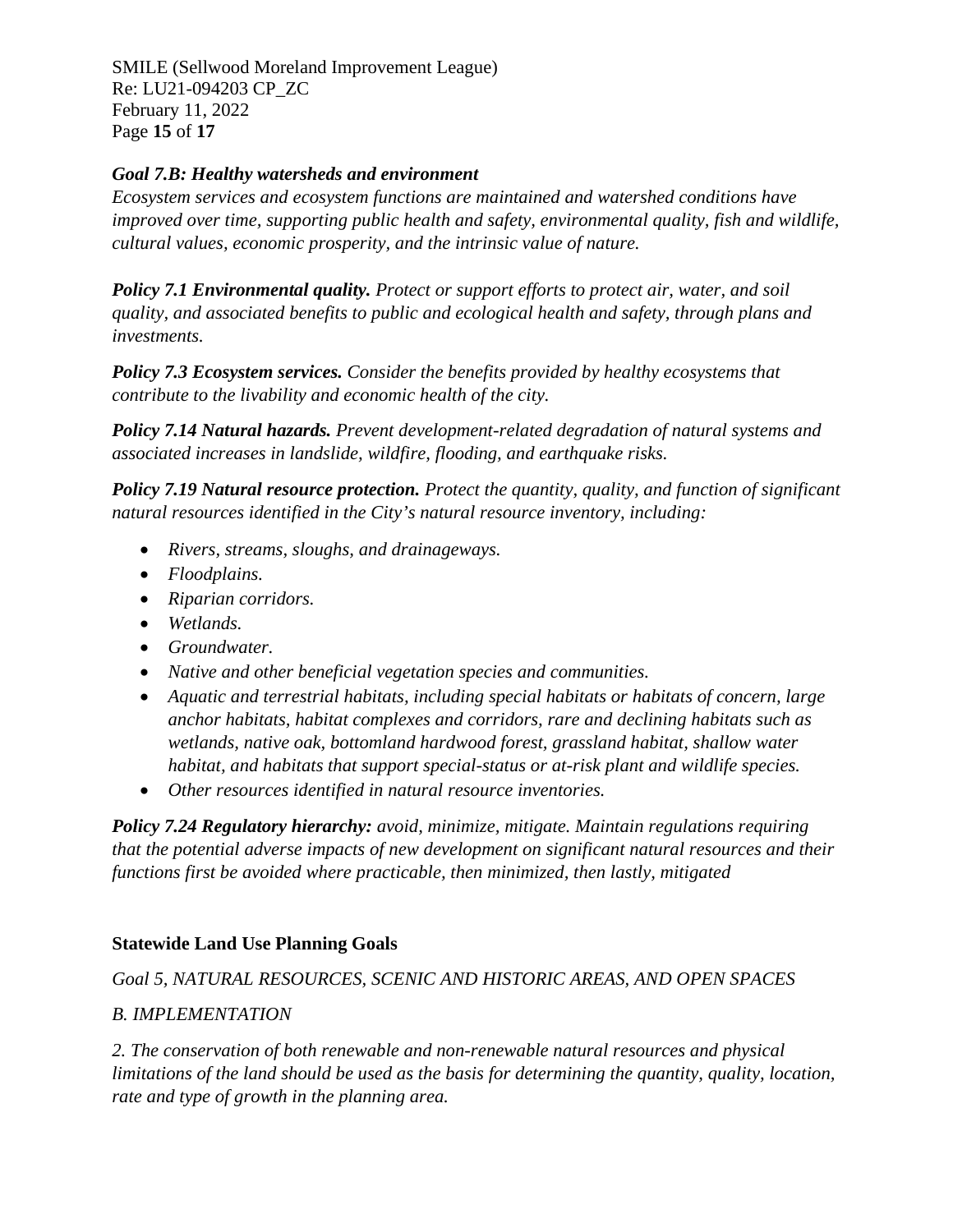#### *GOAL 15: WILLAMETTE RIVER GREENWAY*

*To protect, conserve, enhance and maintain the natural, scenic, historical, agricultural, economic and recreational qualities of lands along the Willamette River as the Willamette River Greenway.*

*A. GENERAL*

*2. The Willamette Greenway Program shall be composed of cooperative local and state government plans for the protection, conservation, enhancement and maintenance of the Greenway, …*

*3. The Greenway Program shall include:*

*b. Management of uses on lands within and near the Greenway to maintain the qualities of the Greenway;*

[Control-click to return to sequential Policy and Goal index](#page-2-0)

# **Approval Conditions**

If the Comprehensive Plan Amendment were approved, the approval conditions in the Staff Report would help mitigate some of the adverse impacts and should be adopted.

The condition requiring inclusionary housing (IH) sounds great, but it is unlikely to produce additional inclusionary housing units over those already required. Most development in our neighborhood that is required to include IH provides it on site already as required by the approval condition. IH is normally required if there are more than 19 units per building, so the approval condition would only provide 1 to 2 units per building that is 19 or fewer units. If the building or buildings had more than 19 units, no additional IH would be generated.

A principle that we have advocated for is that any increase in zoned density should be dedicated to inclusionary housing. Exhibit A shows that the number of units at the site would increase 36% with this amendment, so this principle would require that 36% of the units be affordable, not 10%.

Development should be prohibited in the River overlay zones. The justification for MD-U on page 39, bullet 2 of the staff report assumes there will be no development in the River overlay zones, but development there is not prohibited. If density in increased in one place because no development is expected somewhere else, a future development should not be allowed in the supposedly protected area.